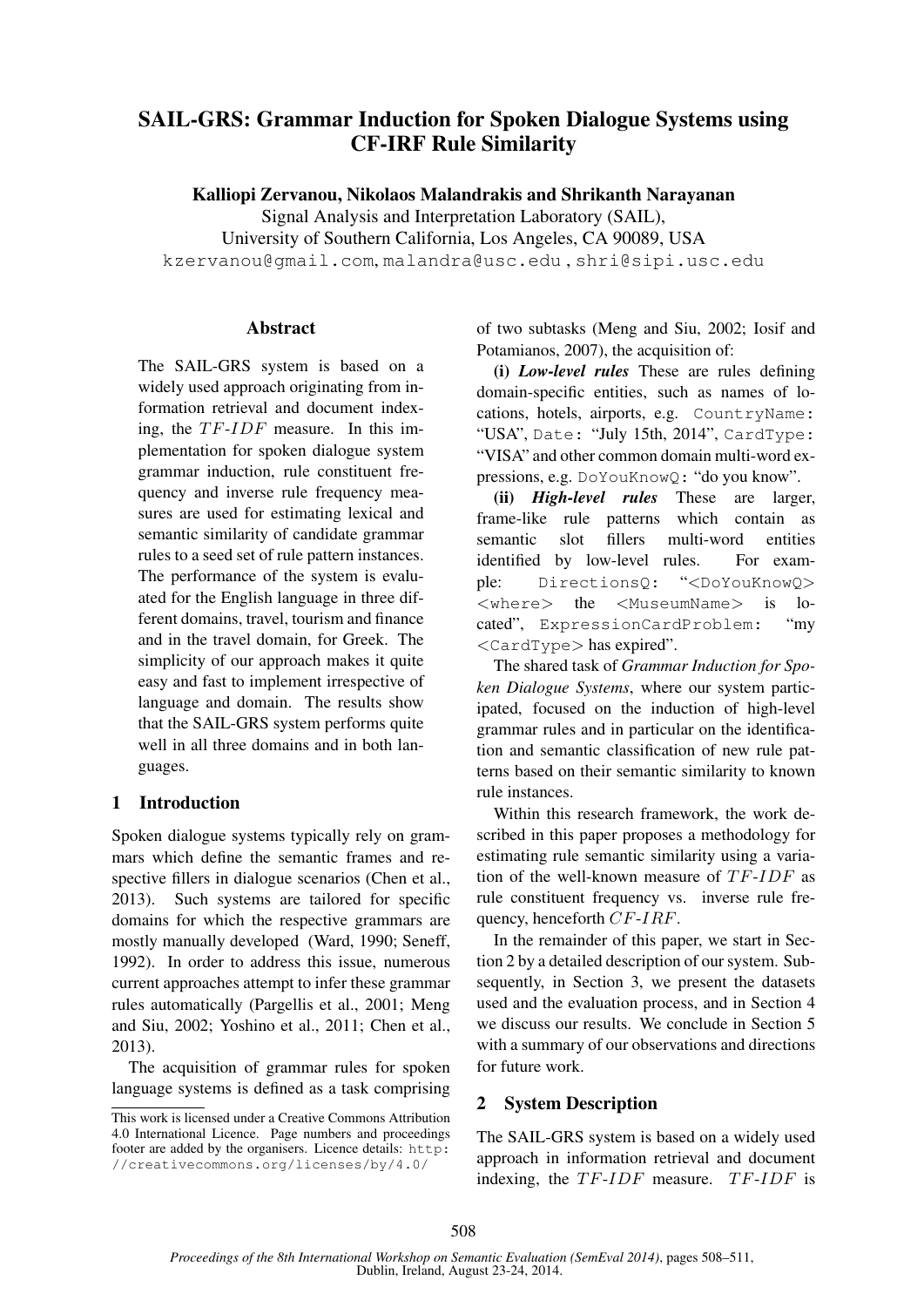an approach that has found numerous applications in information management applications, such as document keyword extraction, (e.g., Dillon and Gray (1983)), document clustering, summarisation, (e.g., Gong and Liu (2001)), event clustering, (e.g., De Smet and Moens (2013)). In dialogue systems,  $TF$ - $IDF$  has been used, among other applications, for discovering local coherence (Gandhe and Traum, 2007) and for acquiring predicate-argument rule fragments in an open domain, information extraction-based spoken dialogue system (Yoshino et al., 2011). In their approach, Yoshino et al.  $(2011)$  use the  $TF-IDF$ measure to determine the importance of a given word for a given domain or topic, so as to select the most salient predicate-argument structure rule patterns from their corpus.

In our implementation for spoken dialogue system grammar induction, rule constituent frequency  $(CF)$  and inverse rule frequency  $(IRF)$ measures are used for estimating lexical and semantic similarity of candidate grammar rules to a seed set of rule pattern instances. As illustrated in Table 1, the SAIL-GRS algorithm has two main steps, the training stage and the rule induction stage.

| <b>Input:</b> known rule pattern instances    |
|-----------------------------------------------|
| <b>Output:</b> new candidate rule patterns    |
| Training stage:                               |
| 1. Known rule instance parsing                |
| 2. Rule constituent extraction (uni-/bigrams) |
| 3. Rule constituent frequency count $(CF)$    |
| 4. Inverse rule frequency count $(IRF)$       |
| 5. $CF-IRF$ rule instance vector creation     |
| Rule induction stage:                         |
| 1. Unknown text fragment parsing              |
| 2. Unigram & bigram extraction                |
| 3. Uni-/bigram $CF-IRF$ value lookup          |
| 4. Creation of CF-IRF vector for              |
| unknown text fragment                         |
| 5. Estimation of cosine similarity of         |
| unknown fragment to rule instances            |
| 6. New candidate rule selection & rule        |
| semantic category classification using        |
| maximum cosine similarity                     |
|                                               |

Table 1: The SAIL-GRS system algorithm.

In the first, the *Training stage*, known rule instances are parsed and, for each rule semantic category, the respective high-level rule pattern instances are acquired. These patterns are subsequently split into unigram and bigram constituents and the respective constituent frequencies and inverse rule frequencies are estimated. Finally, for each rule category, a vector representation is created for the respective rule pattern instance, based on the CF-IRF value of its unigram and bigram constituents.

In the second step, the *Rule induction stage*, the unknown text fragments are parsed and split into unigrams and bigrams. Subsequently, we lookup the known rule instance unigram and bigram representations for potential lexical matches to these new unigrams and bigrams. If these are found, then the new n-grams acquire the respective  $CF$ -IRF values found in the training instances and the respective CF-IRF vector for the unknown text fragments is created. Finally, we estimate the cosine similarity of this unknown text vector to each known rule vector. The unknown text fragments that are most similar to a given rule category are selected as candidate rule patterns and are classified in the known rule semantic category. An unknown text fragment that is selected as candidate rule pattern is assigned only to one, the most similar, rule category.

## 3 Experimental Setup

The overall objective in spoken dialogue system grammar induction is the fast and efficient development and portability of grammar resources. In the *Grammar Induction for Spoken Dialogue Systems* task, this challenge was addressed by providing datasets in three different domains, travel, tourism and finance, and by attempting to cover more than one language for the travel domain, namely English and Greek.

As illustrated in Table 2, the travel domain data for the two languages are comparable, with 32 and 35 number of known rule categories, for English and Greek, comprising of 982 and 956 high-level rule pattern instances respectively. The smallest dataset is the finance dataset, with 9 rule categories and 136 rule pattern instances, while the tourism dataset has a relatively low number of rule categories comprising of the highest number of rule pattern instances. Interestingly, as indicated in the column depicting the percent of unknown n-grams in the test-set, i.e. the unigrams and the bigrams without a  $CF$ - $IRF$  value in the training data, the tourism domain test-set appears also to be the one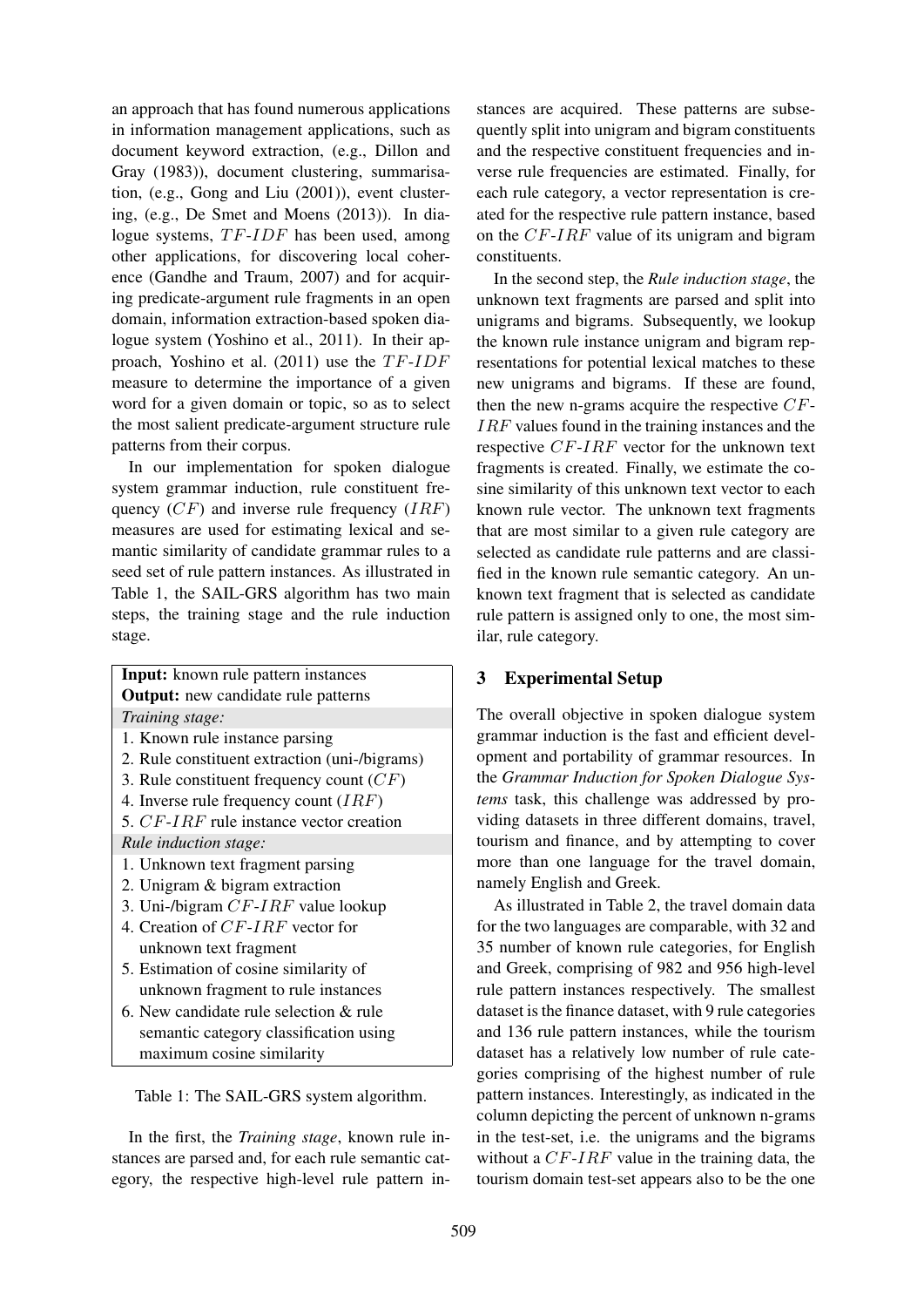with the greatest overlap with the training data, with a mere 0.72% and 4.84% of unknown unigrams and bigrams respectively.

For the evaluation, the system performance is estimated in terms of precision  $(P)$ , recall  $(R)$  and F-score measures, for the correct classification of an unknown text fragment to a given rule category cluster of pattern instances. In addition to these measures, the weighted average of the per rule scores is computed as follows:

$$
P_w = \frac{\sum_{i=1}^{N-1} P_i c_i}{\sum_{i=1}^{N-1} c_i}, \quad R_w = \frac{\sum_{i=1}^{N-1} R_i n_i}{\sum_{i=1}^{N-1} n_i} \quad (1)
$$

$$
F_w = \frac{2 \cdot P_w \cdot R_w}{P_w + R_w} \tag{2}
$$

where  $N - 1$  is the total number of rule categories,  $P_i$  and  $R_i$  are the per rule i scores for precision and recall,  $c_i$  the unknown patterns correctly assigned to rule  $i$ , and  $n_i$  the total number of correct rule instance patterns for rule  $i$  indicated in the ground truth data.

### 4 Results

The results of the SAIL-GRS system outperform the Baseline in all dataset categories, except the Tourism domain, as illustrated in Table 3. In this domain, both systems present the highest scores compared to the other domains. The high results in the travel domain are probably due to the high data overlap between the train and the test data, as discussed in the previous section and illustrated in Table 2. However, this domain was also the one with the highest average number of rule instances per rule category, compared to the other domains, thus presenting an additional challenge in the correct classification of unknown rule fragments.

We observe that the overall higher F measures of the SAIL-GRS system in the travel and finance domains are due to higher precision scores, whereas Baseline system displays higher recall but lower precision scores and lower F-measure in these domains.

The overall lowest scores for both systems are reached in the Travel domain for Greek, which is also the dataset with the lowest overlap with the training data. However, the performance of the SAIL-GRS system does not deteriorate to the same extent as the Baseline, the precision of which falls to a mere 0.16-0.17, compared to 0.49-0.46 for the SAIL-GRS system.

### 5 Conclusion

In this work, we have presented the SAIL-GRS system used for the *Grammar Induction for Spoken Dialogue Systems* task. Our approach uses a fairly simple, language independent method for measuring lexical and semantic similarity of rule pattern instances. Our rule constituent frequency vs. inverse rule frequency measure, CF-IRF is a modification the  $TF-IDF$  measure for estimating rule similarity in the induction process of new rule instances.

The performance of our system in rule induction and rule pattern semantic classification was tested in three different domains, travel, tourism and finance in four datasets, three for English and an additional dataset for the travel domain in Greek. SAIL-GRS outperforms the Baseline in all datasets, except the travel domain for English. Moreover, our results showed that our system achieved an overall better score in precision and respective F-measure, in the travel and finance domains, even when applied to a language other than English. Finally, in cases of a larger percentage of unknown data in the test set, as in the Greek travel dataset, the smooth degradation of SAIL-GRS results compared to the Baseline indicates the robustness of our method.

A limitation of our system in its current version lies in the requirement for absolute lexical match with unknown rule unigrams and bigrams. Future extensions of the system could include rule constituent expansion using synonyms, variants or semantically or lexically similar words, so as to improve recall and the overall F-measure performance.

#### **References**

- Yun-Nung Chen, William Yang Wang, and Alexander I. Rudnicky. 2013. Unsupervised induction and filling of semantic slots for spoken dialogue systems using frame-semantic parsing. In *Proceedings of the 2013 IEEE Workshop on Automatic Speech Recognition and Understanding*, pages 120–125.
- Wim De Smet and Marie-Francine Moens. 2013. Representations for multi-document event clustering. *Data Mining and Knowledge Discovery*, 26(3):533– 558.
- Martin Dillon and Ann S. Gray. 1983. FASIT: A fully automatic syntactically based indexing system. *Journal of the American Society for Information Science*, 34(2):99–108.